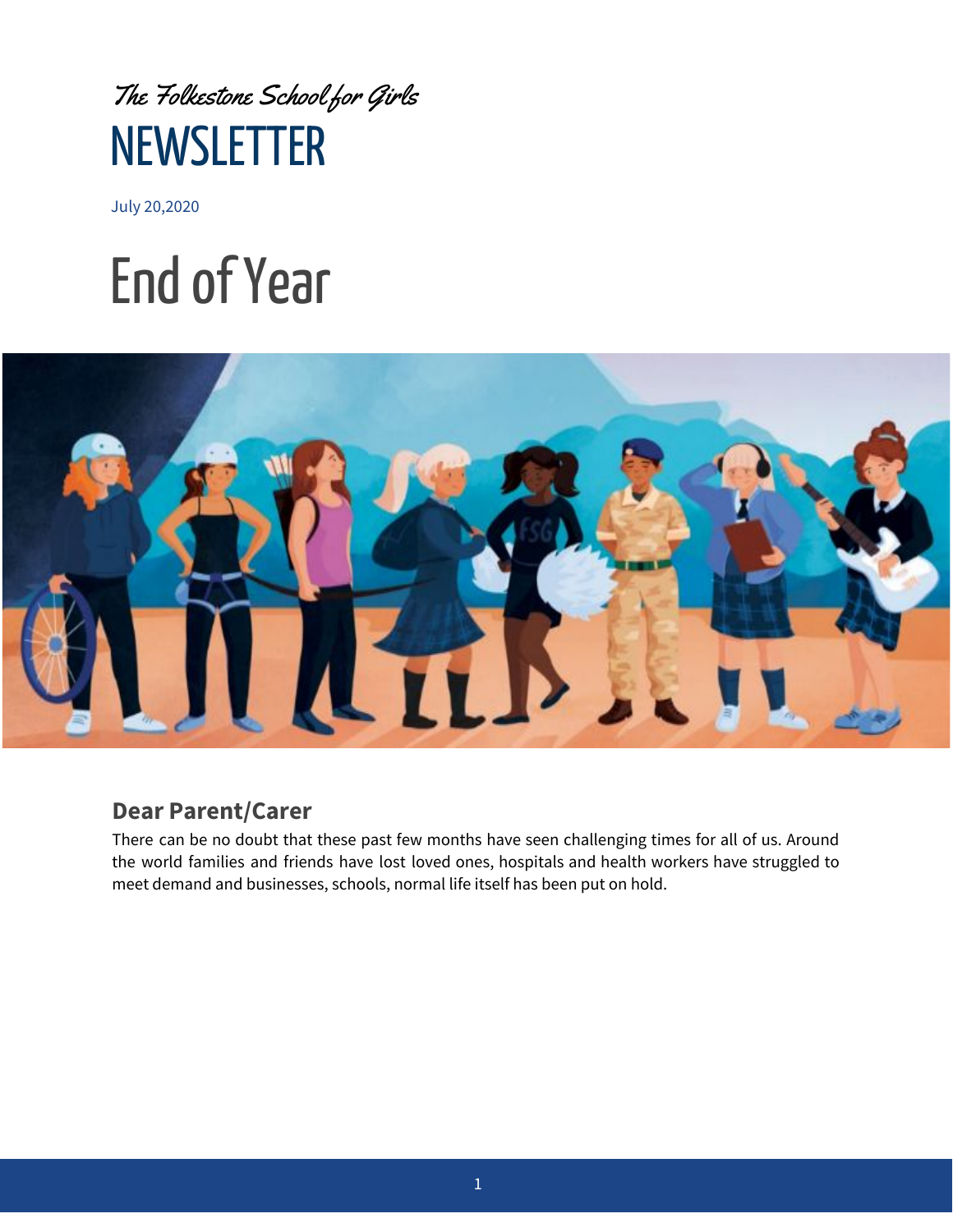As a school I am incredibly proud of how our staff and our students have risen to the challenges. We have maintained a full timetable throughout – even down to an online enrichment programme to finish the year – and teachers and student development leaders have done their utmost to check in with girls, respond to emails, deliver lessons and to support and encourage the girls who each had to operate in very different conditions. Some girls will have struggled with access to computer facilities, some will have had greater levels of support at home – I know I have spent many hours supporting my own children with Maths. They are lucky to have me – though they of course would disagree! For other parents Pythagoras Theorem is just a dim, distant, and often unpleasant memory! We also owe all parents our gratitude for your work with your daughters over these past months. We know home learning has been a whole family affair. We know it has been tough as this mock-up ofsted report from the BBC News website illustrates!

School report

Inconcritor datas

#### Jeffrey Home School

Kitchen Table, Nr. Brighton.

Number on Roll: 2

raising standard

improving lives

| as no processes in the con-    | <b>Little Little Street in College</b> |                             |                         |
|--------------------------------|----------------------------------------|-----------------------------|-------------------------|
| <b>Overall effectiveness</b>   | Previous inspection:                   | Good                        | 2                       |
|                                | This inspection:                       | <b>Requires Improvement</b> |                         |
| Leadership and management      |                                        | Shocking                    |                         |
| Behaviour and safety of pupils |                                        | <b>Requires Improvement</b> | з                       |
| Quality of teaching            |                                        | <b>Requires Improvement</b> | з                       |
| Achievement of pupils          |                                        | Requires Improvement        | $\overline{\mathbf{3}}$ |
| Early years provision          |                                        | Not Applicable              | ÷                       |

Angil 2020

#### Summary of key findings for parents and pupils

#### This is an atrocious school.

School leaders have ensured that the school's overall effectiveness has tanked since the last the class without permission. Absenteeism is a daily inspection.

Pupils enjoy learning. They just don't enjoy lessons. Except making a game where they throw a ball into various cardboard boxes. That one seems to have caught on, at least.

The headteacher is eminently qualified but is regularly seen wearing nothing but dressing gowns<br>and underpants. This sets a very poor example to<br>the pupils. Also, in the evening, both members of staff are often observed drinking alcohol in front of the pupils.

The school development plan lacks rigour. Our team did not feel 'get everyone showered and dressed by lunchtime' was sufficiently aspirational.

Pupils are regularly late to lessons, and often leave occurence, despite the school only having two pupils on roll. One child was found watching a Netflix boxset without adult supervision.

The school consistently fails to provide lesson objectives, nor does it signal clearly enough in pupils written work that aural feedback has been given. So that's something.

The Key Stage 2 pupil was recently caught playing Fortnite and claimed it was a Geography project. He was excluded for two weeks.

One pupil in Key Stage 4 does not arrive at school until around 1pm, but when inspectors questioned<br>him he could give no clear reason why he was not at school.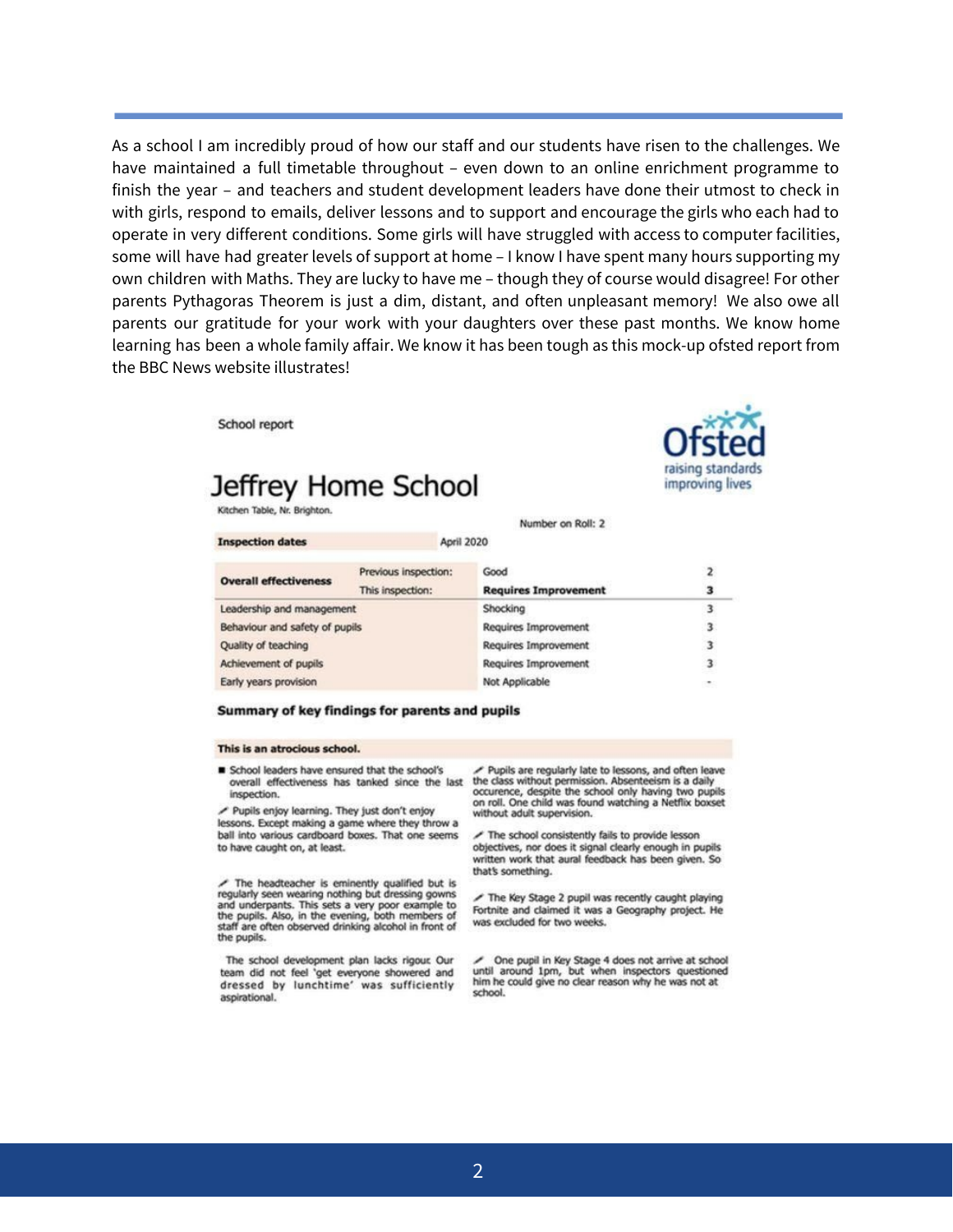School infrastructure has at times buckled under the weight of demand – as have national software packages that many schools subscribe to – Hegarty Maths for example!! It has undoubtedly been a challenge for all – for the girls, their parents, their teachers and for the school.

We have also had to provide estimated exam grades for every child, for every subject and to then rank the girls across classes, tiers of entry, year groups even as to who we are most certain would, say, get a grade 8 in Maths, second most likely, third etc etc. Trips that were cancelled and the process of insurance claims and re-imbursement, free school meals and a hastily arranged and troublesome national voucher scheme, a new building just 7 days away from hand over when work came to a halt; all additional challenges. Furthermore, all the usual matters of business at this time of the year have also had to happen – just in a completely different way. So virtual rather than live open evenings, all the transition work for our new year 7 students, uniform shop and the challenge of supplying uniform that can't be tried on, appeals for Year 7 places, Shepway Test Planning for September – indeed all planning for next year yet with no clear steer until last week regarding what school would look like. It has then been a tumultuous year for us all.

However, at home there have been some positives with a chance to enjoy simpler pleasures, greater family time; more 'time' in general and a less frantic pace of life; time to reflect on what is really important. Similarly, in school we have had the opportunity to be proactive rather than just focus on crisis management. Our new build, Sherlock, is now fully complete bar some lampshades! Originally intended for the English Department and with their original classrooms all now freed up, we have also redecorated and re-carpeted all of those rooms too. We are installing a new science laboratory into room 602 and room 304 will become a new bookable ICT suite for all subjects to utilise. Prospect, which is adjacent to our new building, Sherlock, looked tired and shabby compared to its shiny new neighbour and so it too is having a full refurbishment. Our old library (now moved across to the new Learning Resource Centre in Sherlock) is also being reconfigured and redecorated as a new History classroom. Our bid to retain mobiles 905/906 as a standalone base for our Combined Cadet Force contingent has been successful and so these rooms too have been redecorated and refurbished in preparation for a new chapter in their life. A shipping container will be delivered over the summer break and installed with heating and lighting to complement this new CCF base with storage for tents and kit. So, a very significant investment in the school site and classrooms that will be lighter, brighter and a more pleasant environment in which to learn. Outdoors we have extended our cycle track and added extra bumps and jumps to negotiate and enjoy and added a surrounding hedge to the MUGA (games area) which in time will act as an eco-friendly wind break.

It also gives me tremendous pleasure to announce some new awards and accolades that we have worked hard this past year to achieve. We are now a fully fledged International School

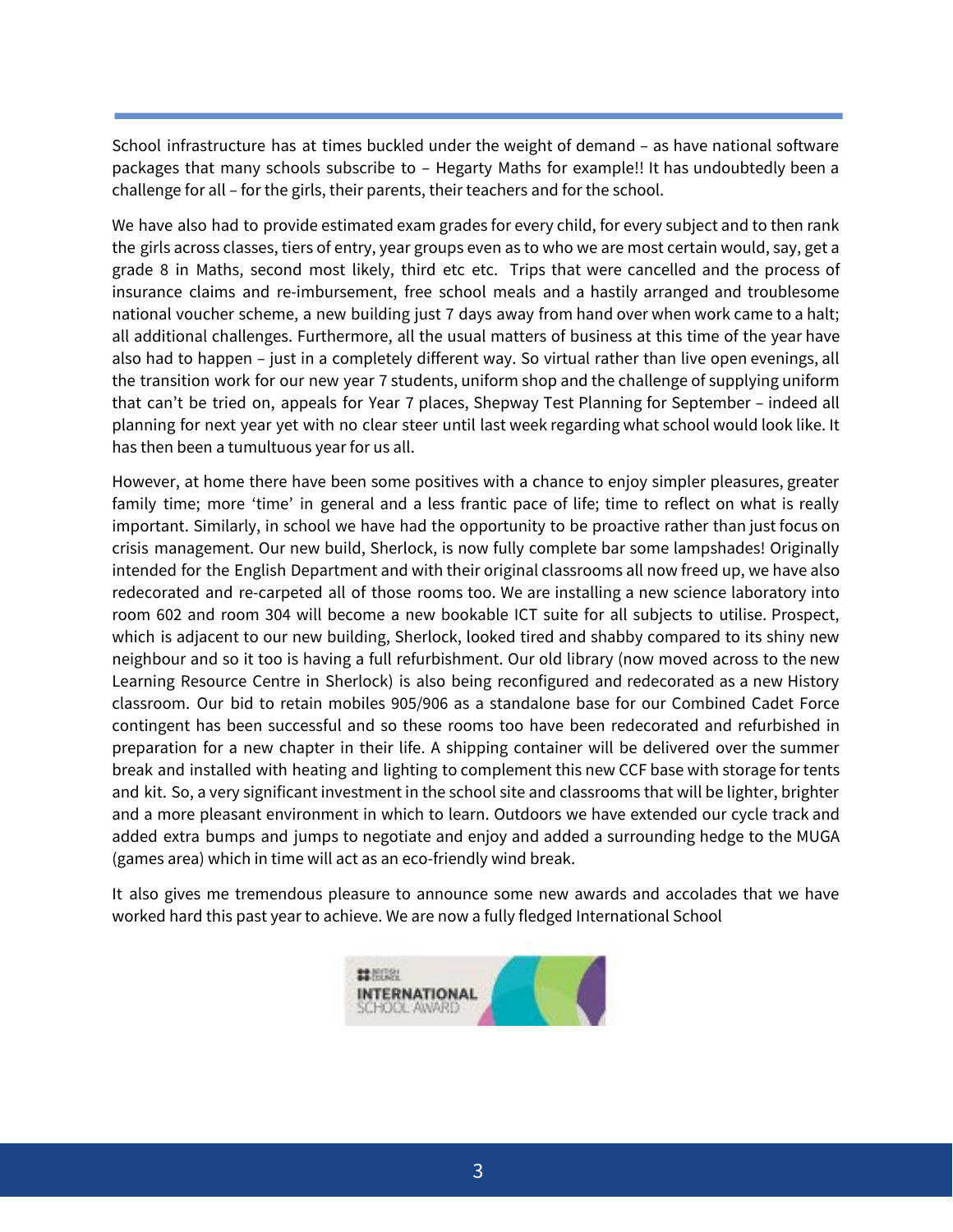Alongside a focus on personal development and character education, our international outlook is equally vital to our ethos; we want our girls to know that as human beings there is much more that unites us than divides us. Alongside a comprehensive array of international trips and visits - Iceland, Germany, France, Spain, Cuba, USA, Nepal (Italy and Namibia planned but had to be cancelled) this year alone - we are also committed to working with schools from around the world *inside* the classroom. We already have partner schools in France, Spain, Cuba, Morocco, Nepal, Tanzania, Lebanon and Bangladesh. Our work in this area this past year, in particular, and our success, has only made us hungry to do even more. We have reflected upon and refocused our views that our curriculum should not just interest and inspire the girls, not just reflect and respond and be relevant to the world we live in, but that we need to be much more ambitious; that the curriculum we teach should give our girls the knowledge, the skills, the drive, the courage, the optimism, the wisdom and the values to change the world for the better.

For a comprehensive overview of our activity in this area see our International Outlook Brochure

#### <https://www.folkestonegirls.kent.sch.uk/index.php/curriculum/international-outlook>

In recognition of our work to support mental health we have also this past year been awarded the Kent School Award for Resilience and Emotional Well-being



For information on the systems we have to support girls and indeed how are very ethos and curriculum is set up to support emotional well-being from the outset, see

<https://www.folkestonegirls.kent.sch.uk/index.php/information/mental-health-emotional-wellbeing>

We have also been awarded Teentech Gold Award as a centre of innovation & creativity in recognition of our STEM work ( – STEM being science, technology engineering & mathematics)

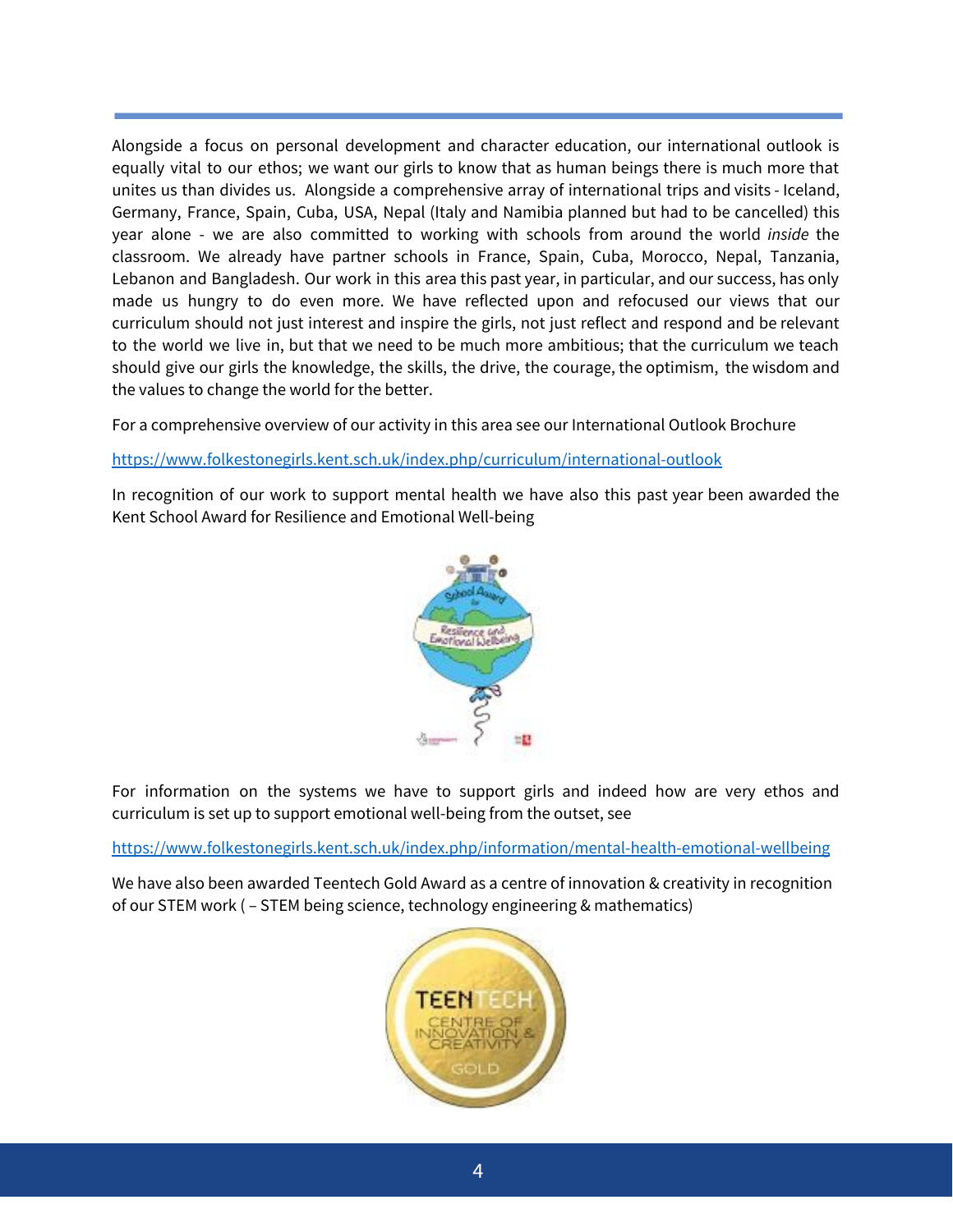This past year we have

- provided girls with access to TeenTech and other external, established, project based learning programmes which give students the opportunity to **make and create using science, technology and engineering**.
- actively encouraged and supported diversity of uptake across gender, ability, ethnicity and social background.
- provided a supportive environment for creative project- based learning
- supported students who wished to become TeenTech [Ambassadors](https://www.teentech.com/do-you-want-to-be-a-teentech-ambassador/) to inspire others
- encouraged other schools who are not already engaged with our TeenTech Award or TeenTech City of Tomorrow programmes to register and participate.
- provided an opportunity for our TeenTech Award/TeenTech Ambassador students to do a short presentation to one or more schools, companies or organisations

In fact, four of our girls reached the national final for the TeenTech awards. They had to design something to make life easier, simpler, better or just more fun and had the opportunity to work with captains of industry and leading academics to do just that.

- University of Cambridge
- Kings College London
- Google AI team
- Lego Marketing and Sales
- University of Kent
- University of Southampton
- Waitrose Head Office
- Sainsbury's Head Office
- ITAB European Shop Fitting Specialist
- QinetiQ
- MS Trust
- Engie

The girls had worked on their projects prior to lockdown but had to submit the final projects in the weeks after lockdown began. We entered four teams of pupils into the competition. These teams went on to achieve one silver award and 3 gold awards (the highest level award given to any project). Of these 3 gold awards 2 were judged to be exceptional and placed into the national final.

Both teams of finalists which comprised of Isabel Macdonald and Lucy Davies from year 10 and Emily and Georgia Nickson from year 9 had to present their designs and market research in an online meeting to a panel of judges. Both teams won in their respective categories!

Emily and Georgia - National Award Winners (Best Research and Information Literacy)

Lucy and Isabel were joint winners of their category - National Winners (Business and Retail)

Seven of our students are now international STEM ambassadors & four are national award winners.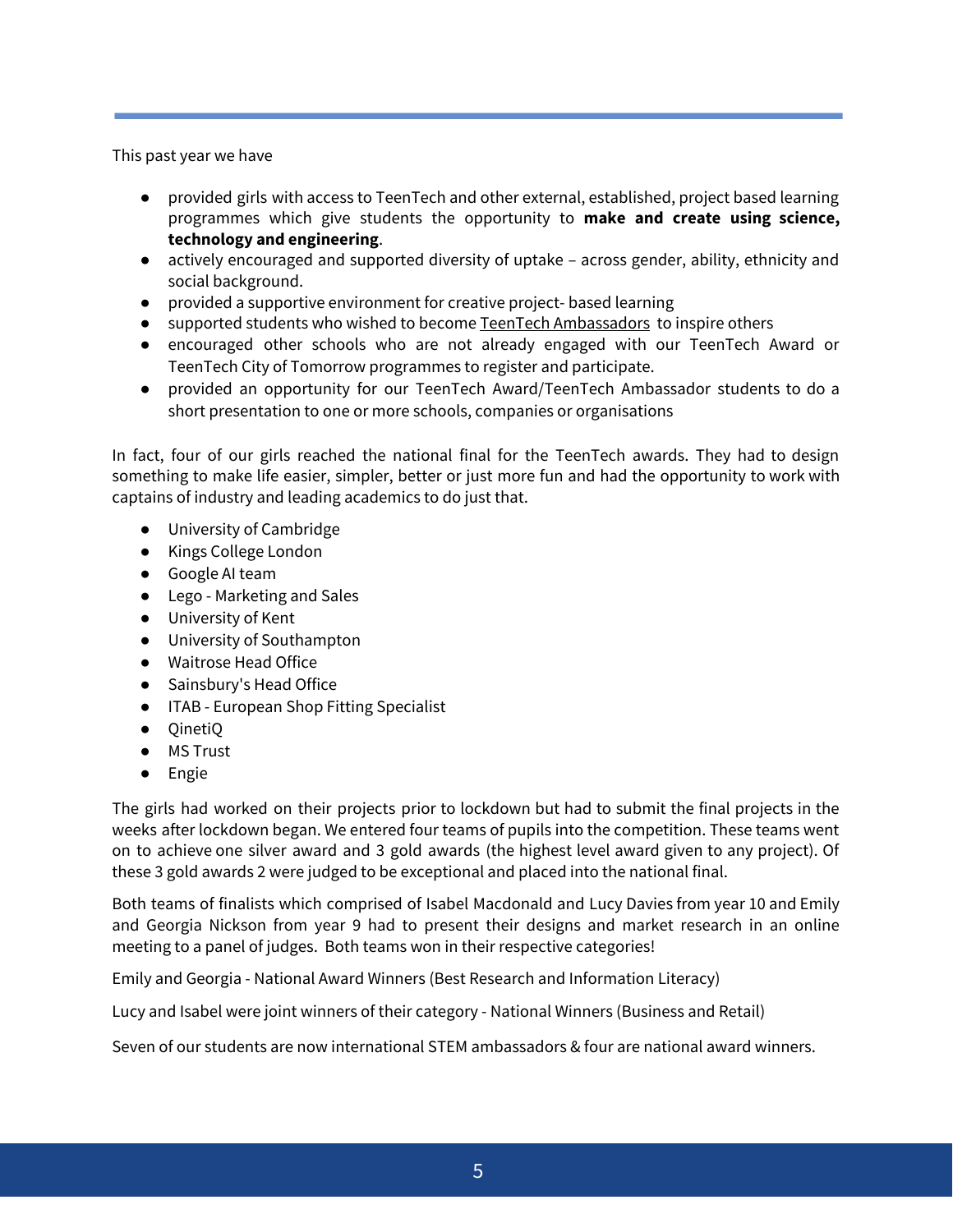### **Schools History Project**

Our History students had some excellent news at the end of last week. During lockdown, some of them took part in an essay-writing competition organised by the Schools History Project in partnership with the Historical Association. The theme of the competition was, 'If 1066 was a pivotal moment in English history, what would be the equivalent elsewhere in the world?'

We submitted entries from KS4 to KS5 and I am delighted to say that Year 13 student, Laura Ellison came runner up, with a brilliant essay on the Herero and Nama genocide of 1904 and its impact on Namibia. The judge, Peter Frankopan, Professor of Global History at Oxford University, described the work as of undergraduate level and said he could imagine it being published one day.

Over 160 schools took part, so to come runner up is a really significant achievement for Laura and will be the perfect boost for her as she approaches the next stage of her academic career.

## Website development

As I mentioned in the last newsletter we have also updated and added to our school website and I would direct parents to revisit our home page – values and ethos;

<http://www.folkestonegirls.kent.sch.uk/index.php>

and our curriculum section which now has booklets for each subject offered and each year group.

Subject booklets offer an overview of the curriculum rationale for the subject and details as to what is covered over the course of a school career.

Year group booklets provide information unique to each year group, - subject content for that year, yes – but also general information on who's who, dates for the diary etc.

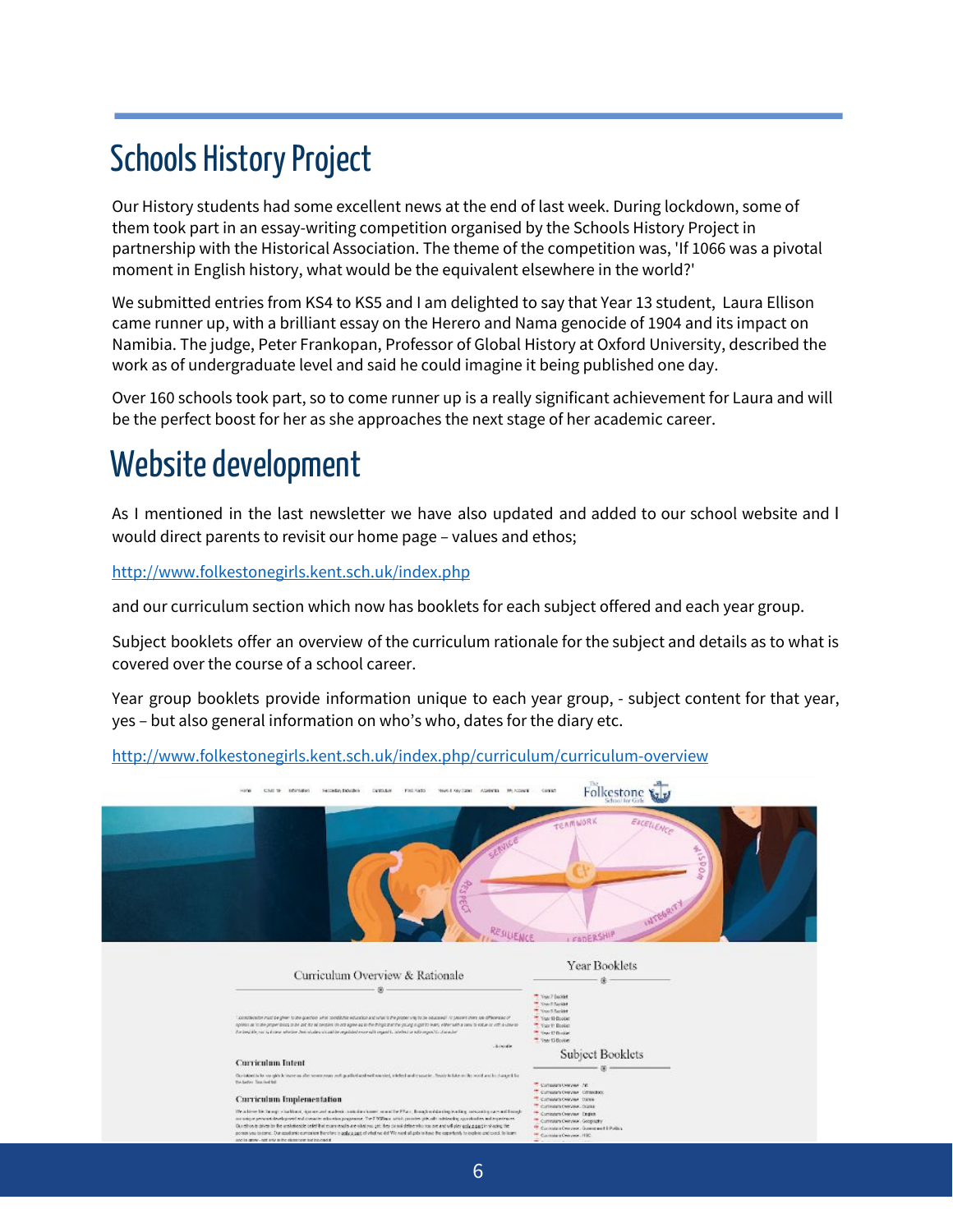## Staffing Update

Congratulations to Mr Allingham who joins the senior leadership team from September as our new Assistant Principal. He has worked at the school for a number of years, most recently as Director of Learning for English, overseeing one of the highest performing English Departments in the entire country. We wish him well all success for his new role.

### EndofYear

I am sure that, like us, parent's thoughts will now be focussed on **September** and what school will look like for the foreseeable future. There will be a full information booklet on this posted onto the school website shortly. An intouch message will alert all parents when this becomes available. In the meantime it would be remiss of me not to recognise all that has been achieved **this year** – despite the circumstances.

**This year**, despite Covid 19, our girls have had....

the opportunity to start their own business, to illustrate (and publish) their own children's book, to be international ambassadors for STEM, to join the Combined Cadet Force, to complete Duke of Edinburgh, to debate at the highest levels nationally, to work with industry and academics to design products to make the world a better place, to teach languages to primary students, to audition and be selected for the National Youth Theatre, to form their own publishing company, to compete in sports competitions, to learn new skills, to meet and make new friends from all over the world – Tanzania, Nepal, Cuba, Morocco, Spain, France, Bangladesh, Lebanon, to present their own radio shows, write, record and perform their own music, build and sell their own websites; visit Cuba, Iceland, Washington DC, (Namibia, Italy had to be cancelled but over 140 school trips and visits happened as planned), to have fun, make memories that will last a lifetime, gain 'cultural capital' in Ofsted terms – but fundamentally to just try new things, develop themselves personally, GROW as people, learn about and learn to value themselves, each other, the world around them – and to end up with the knowledge, the skills, the drive, the courage, the optimism, the wisdom and the values to change the world for the better!

A world leading, world changing school.

School finishes for girls with an online enrichment programme on  $20/21/22$  July - the  $22<sup>nd</sup>$  being the last day of term. There is no possibility of any big end of year celebration events obviously and so I take the opportunity to thank all the staff, all parents and all the girls for their hard work and their support over this past year and to wish you all a safe and peaceful summer break – it might not feel that different this year but at least there'll be no home learning!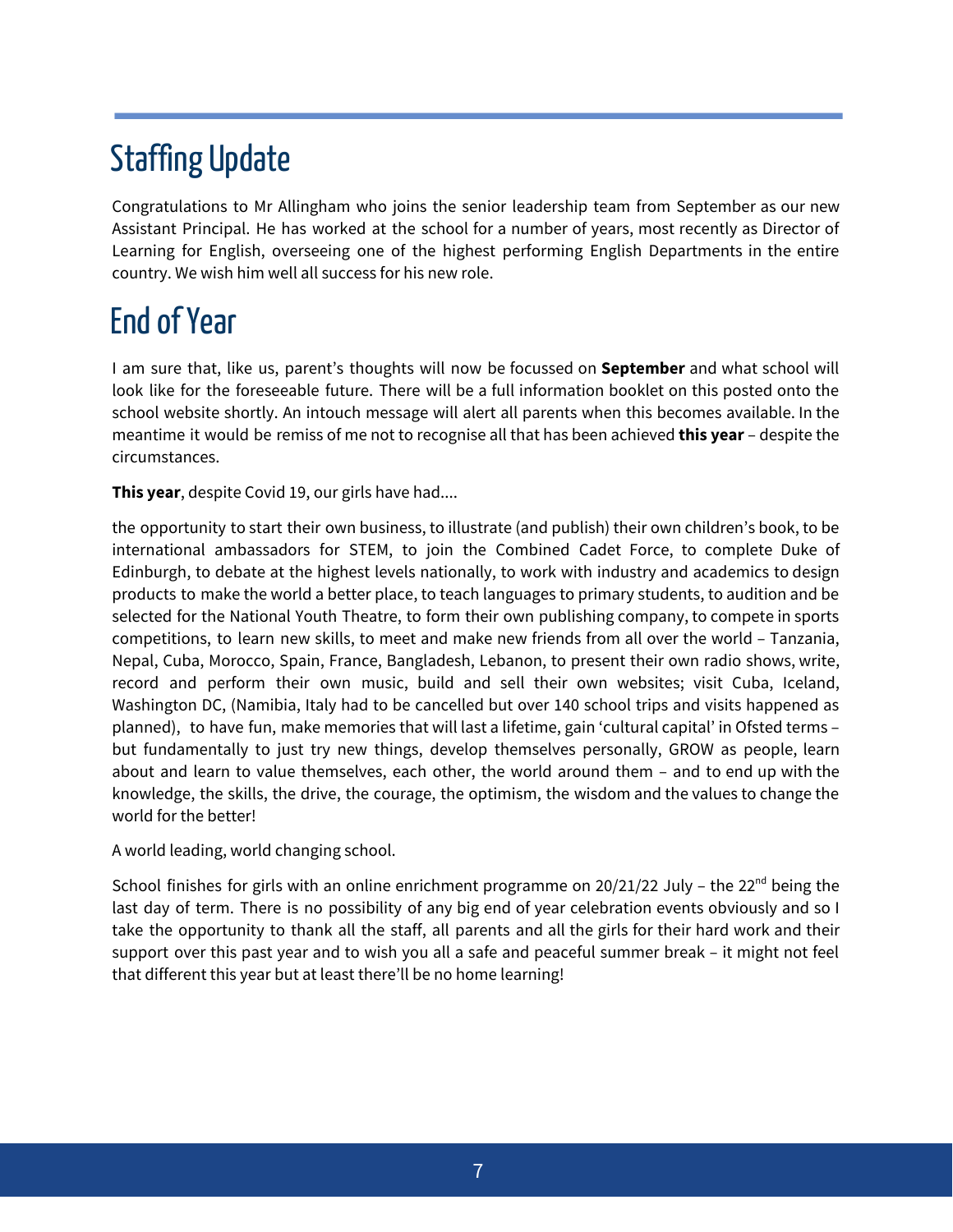#### **Examination Results**

Due to the ongoing situation with COVID 19 examination results days this year will sadly be a virtual affair. It is saddening to not be there for the girls as they open their results and to share in their celebrations. We will however be available for girls for post results services and to discuss next steps. Details of this will be sent out shortly.

For now;

A- Level & Post 16 Results Day is Thursday 13t<sup>h</sup> August

GCSE Results Day is Thursday 20<sup>th</sup> August

#### Arrangements for the start of the New Academic Year 2020-21

The first major challenge of the year will be in welcoming all the girls back to school in an orderly fashion and being able to have time with them to disseminate key information about the new Post Lockdown regime whilst maintaining the bubbles that we must adhere to. Naturally, the girls will be keen to chat and mix, human nature really, and indeed they may not have seen each other for some 6 months. Bubbles however will need to be maintained. To facilitate this we need to take longer over our re-integration than in normal years. Girls should only report to school for the allocated time. Students turning up earlier than their allocated time risk mixing between bubbles.

The first day of term for girls in years **7 & 12** is **Wednesday 2 rd September 2020.** Students to start school as follows. Students report to the main school hall;

**Year 7** at 8.40am

**Year 12** at 10.30am

A free school dinner will be provided on this first day for our new Year 7 students.

The first day of term for girls in years **11 & 13** is **Thursday 3 rd September 2020.**

Students to arrive in school as follows:-

**Year 11**. 9.00

**Year 13.** 11.25

The first day of term for girls in years **8, 9 & 10** is **Friday 4th September 2020.**

**Year 8**. 9.00

**Year 9**. 11.25

**Year 10**. 1.15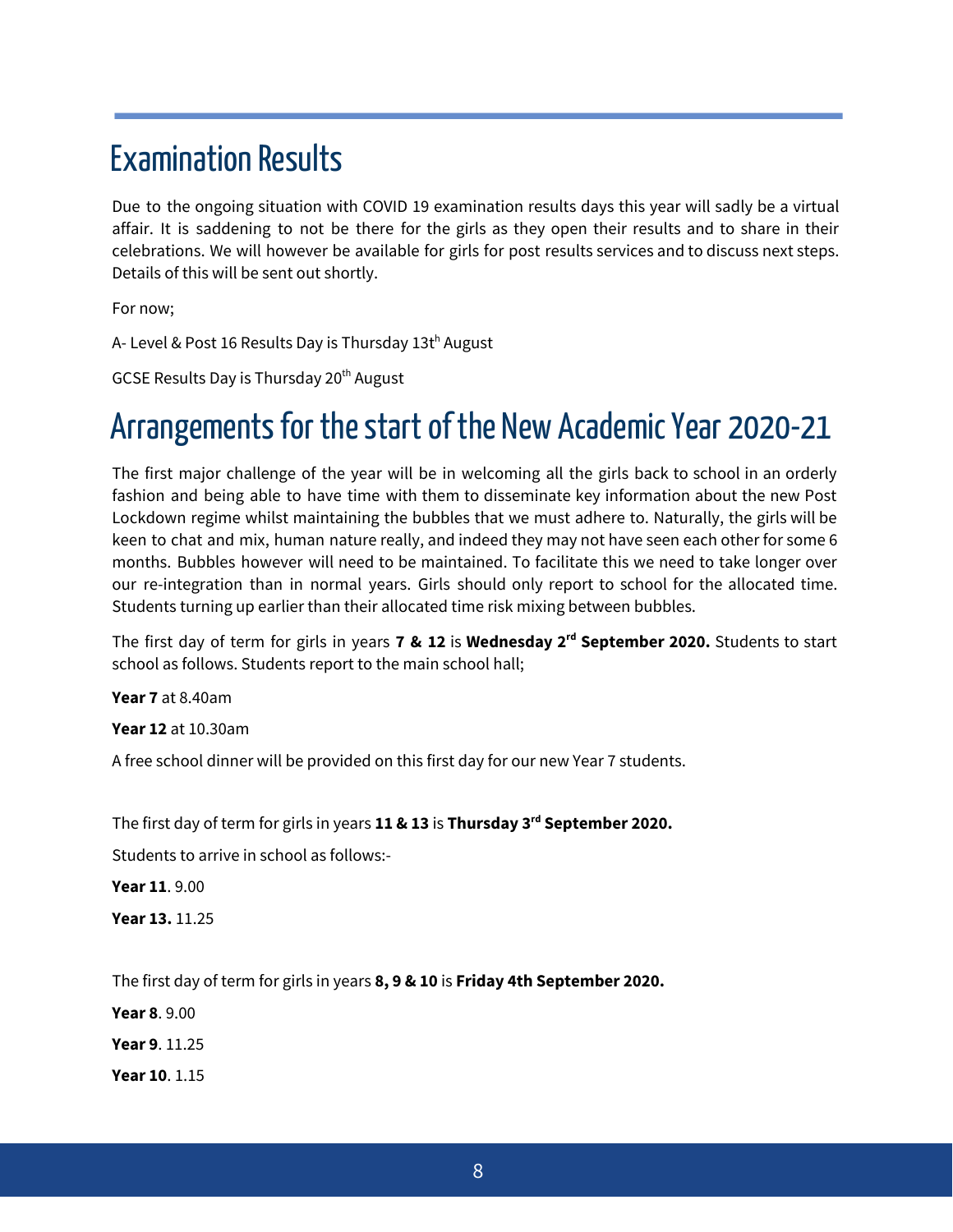#### September

You can access a full information booklet on the logistical arrangements for school life in September via our school website – under the Covid 19 tab. This will be posted online shortly and an email alert sent to parents. We may need to update this over the summer break and so will resend an alert nearer to September. Please can all parents and students read this guidance thoroughly when it is available. Your support and compliance will be essential in keeping all in our school community safe.

The logistics are challenging and we will need girls and parents to work with us throughout this period. From school drop off and pick up – to ensuring that girls follow the measures and precautions that we have put in place around the school throughout the school day, we will need parental support in keeping **all** of us here at our school, and in our community of families, safe.

For me the biggest challenge though is not in all the logistics – they are complex but we can and will do them! We have a robust response to what is required. However, there is no doubt that sadly the school will be a different place for a while, limited in what we can offer in terms of hands on activities, sports, experiments, art, performances, shows, visitors in, trips out etc and it could be very easy to fall into a sterile and joyless environment. Clearly we want sterile! - but will need to find a way of adding our FSG flourishes - and doing some of the things that make our school unique and such a buzzing, vibrant, exciting and happy place to be. So, establishing the right balance between the things we need to do to maintain our physical health in light of this pandemic and the things that we need to do to support positive mental health. I'm sure that if any school can navigate this next phase and maintain a sense of joy and wonder, it is us. Much will be different but at the heart we are the same school, the same family with the same ethos and values and aims. The same desire to do our utmost to engage and inspire and to focus on more than just results. Next year we just need to focus on more than *just* 'safe' too. After all we want the girls to live again, not just survive. So as much as need to make sure that the corridors and classrooms sparkle and shine (for hygiene reasons) our broader focus will remain on making sure that our girls are able to sparkle and shine!

### ONE FINAL BUT IMPORTANT NOTE

Every year I write to parents with polite requests about school drop off and pick up. Sadly, these usually have little impact and Coolinge Lane remains a treacherous place for road safety.

The road is an exceptionally busy one. Compounding the volume of traffic, our main entrance also lies on a sharp bend and on a hill. We are increasingly concerned that students are able to cross the road safely and remind parents to **not drop off or pick up students from Coolinge Lane.** I ask for caution please around our school, our girls and Coolinge Lane in general. Cars parking/stopping here pose a serious threat to other road users and there are double yellow lines all around the area for this very reason. Yet parents continue to stop here. Despite our concerns, our appeals and staff presence we are extremely concerned that young lives are being put at risk.